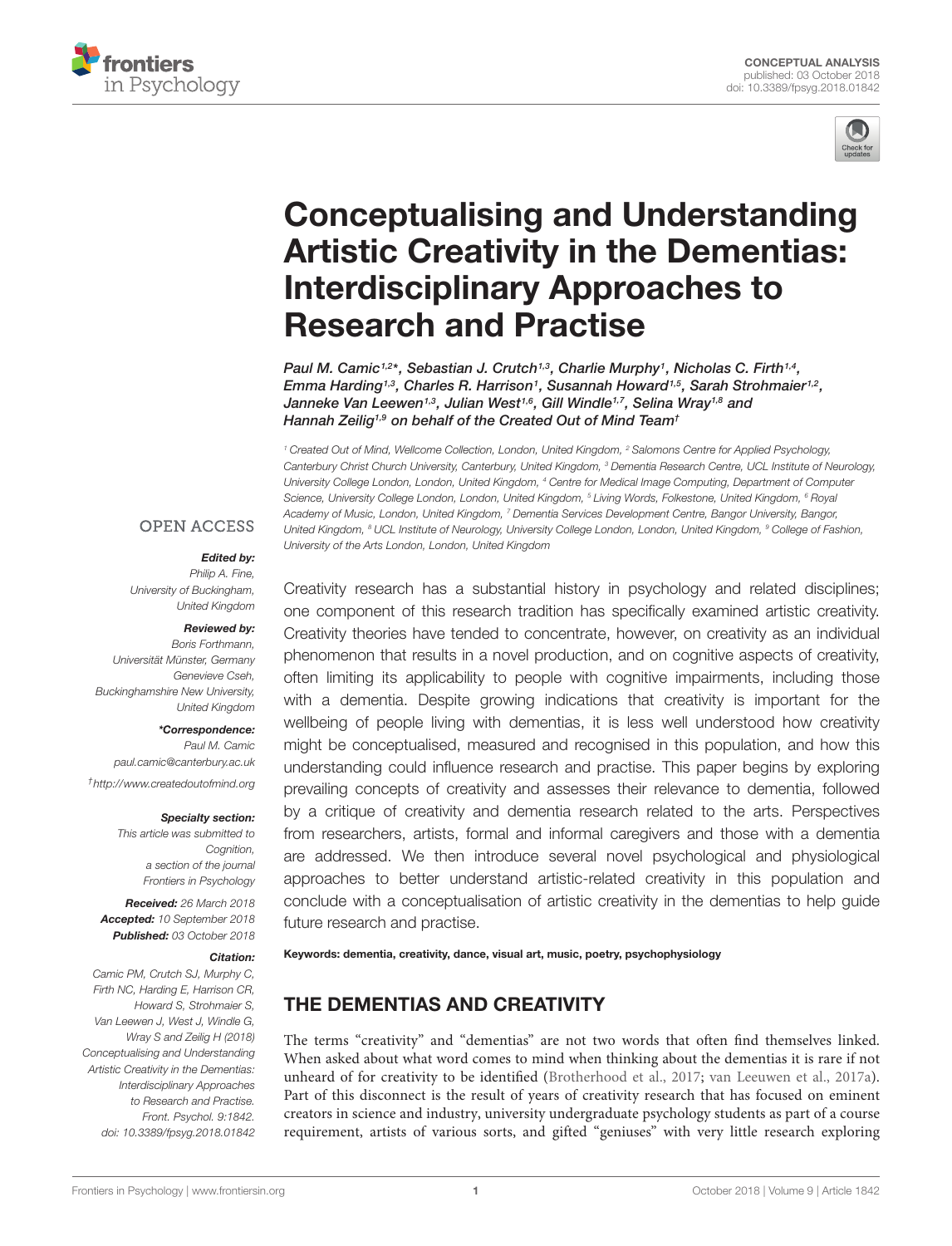creativity and people with mental or physical health problems, the exception being the apparently "mad" artist (e.g., [Csikszentmihalyi,](#page-10-0) [1997a;](#page-10-0) [Chad et al.,](#page-10-1) [2007;](#page-10-1) [King Humphry,](#page-10-2) [2010;](#page-10-2) [Bellas et al.,](#page-9-1) [2018\)](#page-9-1). The development of the "mini and little c" creativity models [\(Kaufman and Beghetto,](#page-10-3) [2009\)](#page-10-3), among other recent advances which we will address allows for a more extensive exploration of creativity across different physical and mental health conditions. This paper examines the concept of artistic creativity and the dementias with an aim to encourage researchers, practitioners and policy makers to generate more research, enact arts and health policies and develop arts and dementia care programmes to help shape dementia care internationally.

#### Brief Overview of the Dementias

Recognition of the dementias  $(pl)$  and their earliest impacts has been slowed by traditional definitions of dementia which emphasise impairment of memory and criteria which require cognitive impairment sufficient to compromise social and occupational functioning [\(American Psychiatric Association,](#page-9-2) [2000\)](#page-9-2). Many diseases can result in a progressive dementia syndrome. The most common causes both in the elderly and in younger people are Alzheimer's disease (AD), vascular disease, frontotemporal lobe degenerations (FTLD), and dementia with Lewy bodies (DLB). A number of dementias are associated with particular symptom profiles (e.g., DLB: hallucinations, cognitive fluctuations and Parkinsonian gait; semantic dementia: impaired language comprehension and semantic memory). However, heterogeneity in the dementias is increasingly acknowledged, with contemporary Alzheimer's disease criteria describing not only the classical amnestic presentation, but also atypical presentations affecting visual perception, language or behaviour/executive functions [\(McKhann et al.,](#page-10-4) [2011;](#page-10-4) [Dubois](#page-10-5) [et al.,](#page-10-5) [2014\)](#page-10-5). Atypical presentations and rarer dementias highlight the range of cognitive skills which may become vulnerable in anyone with a dementia as the condition progresses. Equally this heterogeneity serves to underline the relative preservation of certain skills and abilities well into a disease course when other aptitudes may be perceived to be profoundly compromised. It is against this complex, evolving cognitive background that different forms of individual and collective creativity in people with dementia must be considered.

# Prevailing Concepts of Creativity and the **Dementias**

The idea of creativity is surprisingly recent. As [Pope](#page-11-1) [\(2005\)](#page-11-1) argues in his historical and critical guide to the concept the first recorded usage of creativity in English occurs only in 1875. Thus, the emergence of the concept coincided with the late Romantic period and was closely associated with the arts [\(Williams,](#page-11-2) [1988\)](#page-11-2) and with the notion of the "artistic genius." Even recent conceptualisations from both psychological and neurological perspectives tend to link creative processes to specific, original and tangible acts of production that are associated with individual motivations (e.g., [Csikszentmihalyi,](#page-10-0) [1997a;](#page-10-0) [Palmiero et al.,](#page-10-6) [2012\)](#page-10-6).

These are of relevance in that the myth of the "creative individual", the "genius," is a powerful motif shaping social understandings of creative activities [\(Runco,](#page-11-3) [1987\)](#page-11-3). This hegemonic narrative not only informs shared ideas about age and creativity [\(McMullan and Smiles,](#page-10-7) [2016\)](#page-10-7) but of central relevance for our discussion here, also influences the ways in which notions of creativity relate (or more pertinently do not relate) to people living with a dementia. Focusing on the characteristics and capacities of an individual defined as particularly creative, the narrative understands creativity as something psychologically inherent to a creative individual [\(Osborne,](#page-10-8) [2003\)](#page-10-8). Recognising creativity and the production of creative acts as collective as well as individual [\(Becker,](#page-9-3) [2004\)](#page-9-3) and also associated as much with process as product [\(Plucker and](#page-11-4) [Beghetto,](#page-11-4) [2004\)](#page-11-4), we explore the opportunities and constraints that are experienced by people living with a dementia in a variety of contexts and the ways in which these may extend our understandings of artistic creativity. The ways in which social practise (i.e., how individual and contexts codetermine each other) are situated or how central cognition seems to be in our understanding of creativity, are not fixed [\(Barb and Plucker,](#page-9-4) [2002,](#page-9-4) p. 169) but part of an ongoing debate about how to define creativity. Locating creativity primarily as a cognitive domain limits, however, the applicability of creativity as a construct in dementia research and care. As cognitive capacities decline and become less and less accessible it is important that researchers and clinicians do not assume that the potential for creative activity is eliminated.

The absence of a precise definition of a concept such as creativity can be problematic for research but arguably, it may also be that a universal definition of creativity and specifically, creativity and the arts, limits its applicability across people and environments and a more situated perspective is necessary [\(Clarke et al.,](#page-10-9) [2018\)](#page-10-9). For example, there are aspects of the definition offered by [Plucker et al.](#page-11-5) [\(2004\)](#page-11-5) that fit well across dementias (process, environment, and social context) but one aspect, aptitude, does not; the latter not necessarily being salient to everyday artistic creativity for this population. Whilst an in-depth review of the multiple prevailing definitions of creativity is beyond the scope of this article, four appear highly relevant to conceptualising the arts, creativity and dementias.

In an attempt to incorporate cross-cultural variations in Western and Eastern perspectives the four-criterion construct of creativity [\(Kharkhurin's,](#page-10-10) [2014\)](#page-10-10) uses the attributes of novelty, utility, aesthetics and authenticity to develop a matrix to compare creative products from "different areas of human endeavour across the arts, sciences and business" (p. 349). Two of the components resonate well with dementias. Utility refers to creative work perceived as such by the producer of the work and the recipient, producing a landmark in social or cultural environment and addressing moral issues. Secondly, authenticity, taken from Confucian aesthetics, is particularly noteworthy and reflects a process of bringing new responses into existing ideas to reflect an individual's own essence at a moment in time [\(Tu,](#page-11-6) [1985\)](#page-11-6). These components expand the concept of creativity to include the role of a socio-cultural context, individual perceptions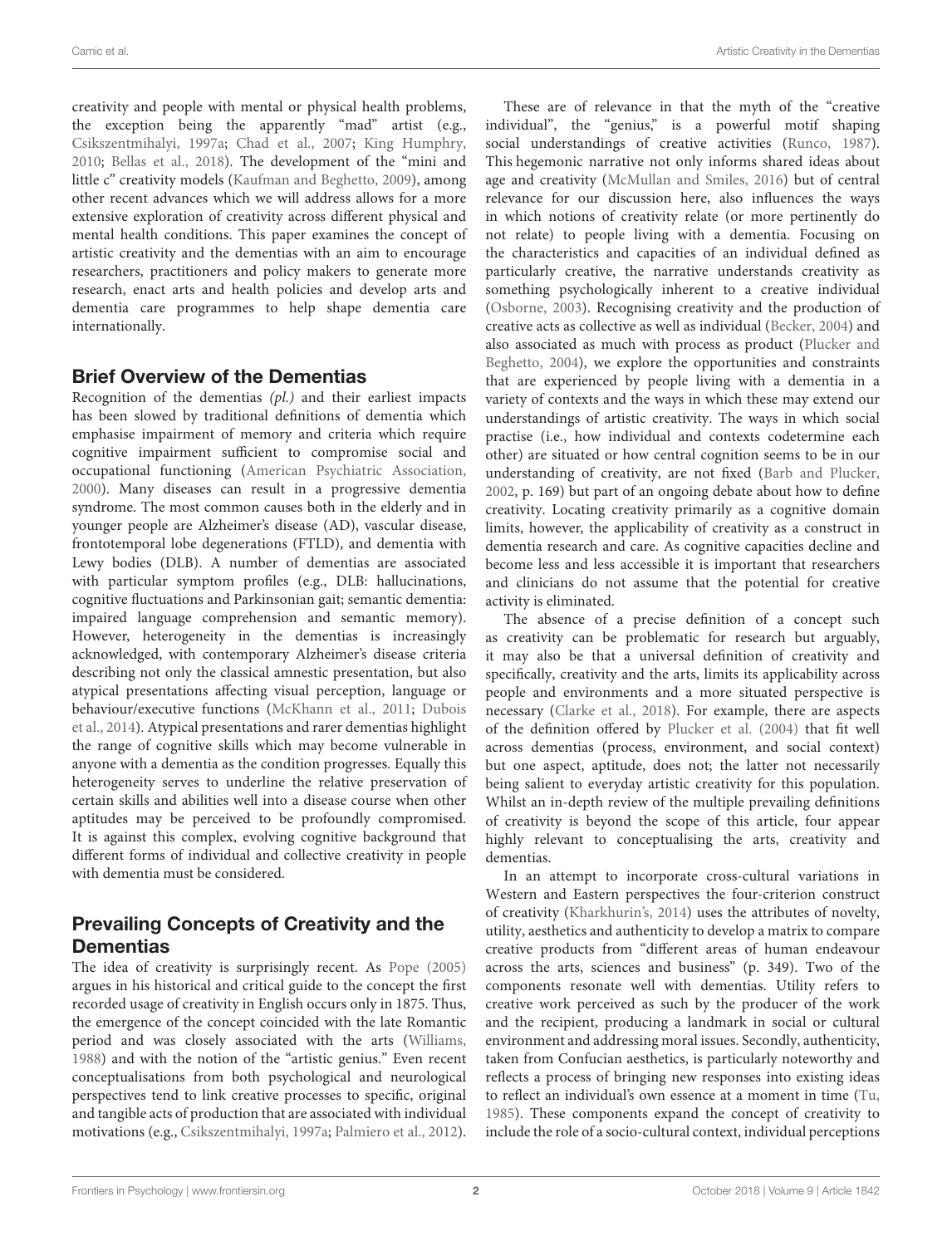and responses from others that build on a more inclusive concept of creativity beyond cognitive factors.

Drawing on [Rowlands](#page-11-7) [\(2010\)](#page-11-7) ideas of an embodied, embedded and extended mind, Glăveanu [\(2013\)](#page-10-11) sought to situate and contextualise creativity and developed the five A's framework which, he argues, represents "a fundamental change of epistemological position. In light of sociocultural sources, the actor (creator) exists only in relation to an audience, action cannot take place outside of interactions with a social and material world (affordances), and artefacts embody the cultural traditions of different communities" (p. 71). This framework is relevant to our discussion in that it outlines the inherently interrelated nature of the various aspects of creative endeavour. Above all, his framework places the creator (in our work the person with a dementia) in a broad context of material, social and cultural phenomena and relations. Glãveanu's framework represents a more fully systemic and situated theoretical model for understanding contextually how and when artistic creativity might take place across the spectrum of the dementias. For example, a person putting several words together poetically in an advanced stage of Alzheimer's disease as an expressive response to listening to music in the context of receiving residential care, could easily be minimised as a chance event. Yet, given that this person may not have spoken for months her poem might provide insights into her experience of living with dementia and can be understood as a creative response at this point in her life.

Glăveanu [\(2013\)](#page-10-11) and [Kharkhurin's](#page-10-10) [\(2014\)](#page-10-10) contributions also blend well with the concepts of little and mini-c creativity, introduced by [Beghetto and Kaufman](#page-9-5) [\(2007\)](#page-9-5) and [Richards](#page-11-8) [\(2007\)](#page-11-8), respectively, which is the third perspective we draw upon. Little-c creativity, also referred to as "everyday creativity," results in creating something new that has originality and meaningfulness [\(Richards,](#page-11-8) [2007\)](#page-11-8) and mini-c creativity is "the novel and personally meaningful interpretation of experiences, actions, and events" [\(Beghetto and Kaufman,](#page-9-5) [2007,](#page-9-5) p. 73). Although appearing quite similar, mini-c creativity is an internal process that consists of ideas and connexions that may not always be visible to anyone except the creator and can be challenging to measure, understand and value in the dementias.

A fourth perspective that contributes to our understanding of creativity and dementias is the heuristic approach proposed by [Batey's](#page-9-6) [\(2012\)](#page-9-6), which is oriented toward developing a framework for measuring creativity across three axes: the level to be measured (e.g., individual, group, community), the facet of creativity to be assessed (process, press, product, and trait) and the measurement approach (e.g., objective, self-rating). The inherent flexibility of this framework offers the possibility of developing longitudinal research; it fits well across different types of dementia, addresses challenges in measuring and understanding creativity as impairment increases over time and takes into consideration changes in the home, community, hospital and residential environments, (e.g., settings). Batey's approach also provides a useful measurement strategy that can be used across the three frameworks cited above [\(Beghetto and](#page-9-5) [Kaufman,](#page-9-5) [2007;](#page-11-8) [Richards,](#page-11-8) 2007; Glăveanu, [2013;](#page-10-11) [Kharkhurin's,](#page-10-10) [2014\)](#page-10-10).

# A Snapshot of Dementia and Creativity Research

Over the past 10 years, there has been an increasing interest in research on dementia, the arts and creativity across different disciplines [\(Palmiero et al.,](#page-10-6) [2012\)](#page-10-6). Creative expression in artistic activities such as painting or making music, for example, has been found to be an important way for people with a dementia to express and access emotions even when cognitive abilities are diminishing [\(McLean,](#page-10-12) [2011;](#page-10-12) [Zeilig et al.,](#page-11-9) [2014\)](#page-11-9). Rather than as a form of treatment for cognitive decline, creative activities involving the arts are often used in the context of therapy as part of the treatment of behavioural and emotional problems in dementias [\(Cowl and Gaugler,](#page-10-13) [2014\)](#page-10-13). Previous research argued that art therapy was a potentially beneficial non-pharmacological intervention for dementia to improve quality of life [\(Mimica](#page-10-14) [and Kalini,](#page-10-14) [2011\)](#page-10-14). However, optimal conditions in the design of art interventions for the dementias to foster creativity need to be identified [\(Chancellor et al.,](#page-10-15) [2014\)](#page-10-15). This was reflected in a recent review of studies on art therapies and dementia revealing incoherent methodologies and tools used to assess creativity where a majority of studies focused on and judged the final product (e.g., [Joy and Furman,](#page-10-16) [2014\)](#page-10-16), for instance a completed picture or other artwork, rather than the process of engaging with the creation of art [\(Crutch et al.,](#page-10-17) [2001;](#page-10-17) [Beard,](#page-9-7) [2011\)](#page-9-7).

Different forms of arts-based creative expression have been adopted for dementia populations (e.g., visual art making, playing music and singing, storey-telling, poetry). [Ullán et al.](#page-11-10) [\(2012\)](#page-11-10), examining an art making educational programme for people with mild to moderate dementia, discovered that participants showed surprised satisfaction at being capable of making art and of having created something with their hands, which appeared to reinforce a more positive self-image. Additionally, in a blocked randomisation design with individuals with moderate to severe dementia engaging in singing, listening to, and creating music, a reduction of agitated behaviours was observed during the intervention as well as at 1-month follow-up [\(Lin et al.,](#page-10-18) [2011\)](#page-10-18). Finally, [\(Fritsch et al.,](#page-10-19) [2009\)](#page-10-19) through randomised matched pairs incorporated storytelling as a creative intervention with nursing home residents with dementia and their carers, and discovered, compared to the control group, those using the creative intervention showed significant increases in pleasure, engagement and alertness, interacted more with nursing home staff, and socialised more. In a followup study with the same intervention, significantly improved communication skills both with carers and peers were also observed in people with a dementia who had participated in a creative expression intervention through storytelling [\(Phillips](#page-11-11) [et al.,](#page-11-11) [2010\)](#page-11-11).

In a review of studies and case reports on creativity in dementia, [Palmiero et al.](#page-10-6) [\(2012\)](#page-10-6) discovered that although people with dementia were generally found to be able to express artistic creativity, divergent thinking was considered to be affected in both artistic and non-artistic people with a dementia in the sense that those with a dementia were found to be less inventive in creating novel art products. For instance, previous research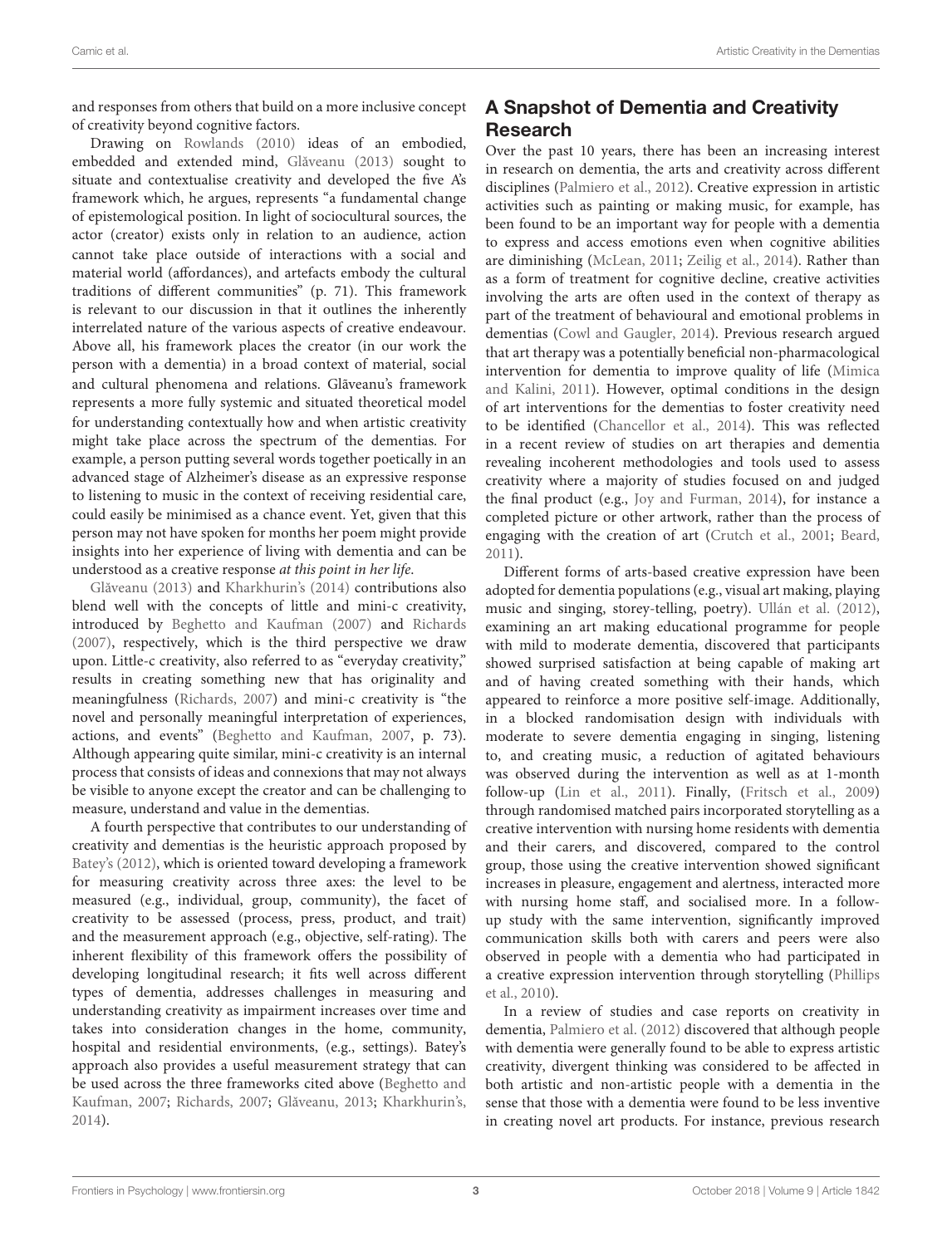observed alterations in visual art productions in individuals with different forms of dementia and although drawings by individuals with Alzheimer's disease were closest to drawings of healthy controls, individuals were found to use more muted colours and included fewer details [\(Rankin et al.,](#page-11-12) [2007\)](#page-11-12). However, [Ullán et al.](#page-11-10) [\(2012\)](#page-11-10) argue that more simplistic forms of artistic expression do not necessarily mean less creativity.

Furthermore, creativity and creative expression have been found to look different depending on the type of dementia and its corresponding area of the brain as well as the context of the creative activity. Based on a review by [Gretton and ffytche](#page-10-20) [\(2014\)](#page-10-20), it appears possible that a unique artistic signature exists for each type of dementia diagnosis with different expressions of creativity in visual art depending on the area of damage in the brain. Research looking at creativity and dementia with Lewy bodies (DLB), which examined drawings of a visual artist before and after the onset of the dementia, discovered a gradual decline in all artistic qualities except for novelty as the disease progressed [\(Drago et al.,](#page-10-21) [2006\)](#page-10-21). Art produced by individuals with semantic dementia has previously been described as being "bizarre" and "distorted" and failing tests of divergent thinking [\(Rankin et al.,](#page-11-12) [2007\)](#page-11-12). Lower ability levels for creative expression have also been identified in individuals with a diagnosis of frontotemporal dementia [\(Joy and Furman,](#page-10-16) [2014\)](#page-10-16) due to degeneration of the frontal and temporal regions of the brain. According to [de](#page-10-22) [Souza et al.](#page-10-22) [\(2010;](#page-10-22) p. 3733) any form of artistic expression is thought to be due to "involuntary behaviours" rather than as an expression of purposeful creativity. However, the question arises, even though artistic expression changes after onset of dementia, does this imply a reduction of creativity or a different form of creativity? Likewise, what type of creativity is being considered? For the purposes of this paper, we are interested in understanding everyday artistic creativity [\(Richards,](#page-11-8) [2007\)](#page-11-8), most decidedly being of the little-c or mini-c variety where the focus is on the non-expert [\(Kaufman and Beghetto,](#page-10-3) [2009\)](#page-10-3).

#### Co-creativity – Mapping the Concept

Like artistic creativity in people with dementias "co-creativity" is a nascent concept that has yet to be fully theorised. Nonetheless the term is steadily gaining in popularity, indeed the closely allied phrase "co-creation" can be found in various contemporary media [\(Zeilig et al.,](#page-11-13) [2018\)](#page-11-13). However, there is currently no agreed definition of co-creativity and therefore the concept itself remains somewhat indistinct. The emphasis in business and design contexts is upon the transfer of value from an end (or predefined) product to a shared process in which all those involved play an integral role in bringing something that is mutually valued into existence [\(Branco et al.,](#page-9-8) [2017\)](#page-9-8).

Artistic co-creativity as theorised and practised with people with a dementia shares some similarity to the understandings offered by design and business, in particular the possibility that distinctions can be erased between the artist-producer and participant-artist [\(Zeilig et al.,](#page-11-13) [2018\)](#page-11-13). Equally, the emphasis on the equal contribution of all involved is pertinent. However, it fundamentally differs conceptually in that the objective is not to co-design a product or work toward a single composition or performance. The work of [Matarasso](#page-10-23) [\(2017\)](#page-10-23) has been

informative here. He similarly discusses co-creation in the context of arts-based projects and how artists do not instruct but rather disperse the authority associated with their skills, thereby privileging the creative process over an end product. However, this is not to imply that lone creativity does not also involve intense and embodied engagement with the processes of creating. As cogently outlined by [Banfield and Burgess](#page-9-9) [\(2013\)](#page-9-9) in their reconceptualisation of [Csikszentmihalyi's](#page-10-24) [\(1997b\)](#page-10-24) "flow" experience within artistic practise, process is key for individual artists too. These authors suggest that flow, an integral part of the creative process, is particularly important for visual artists who work in two dimensions [\(Banfield and Burgess,](#page-9-9) [2013,](#page-9-9) p.74). The distinction in terms of co-creativity is that creative process and allied experiences of flow are more likely to be shared between two people or by multiple people at group events.

Thus, although there is not currently a single agreed definition for co-creativity it is characterised by a number of key features including centrally, a focus on shared process, the absence of a single author (hence unity and shared ownership), inclusivity, reciprocity and relationality. Co-creativity relies on dialogic and empathic approaches [\(Sennett,](#page-11-14) [2012\)](#page-11-14) where through the process of exchange, understandings are expanded, although not necessarily resolved. This is in contrast to dialectic encounters which tend to lead to closure [\(Sennett,](#page-11-14) [2012,](#page-11-14) p. 24). Above all, it contrasts with notions of the lone creative genius that have tended to dominate views of creativity.

The role and value of the creative arts for people living with a dementia has been widely appreciated [\(Young et al.,](#page-11-15) [2016;](#page-11-15) [Camic](#page-10-25) [et al.,](#page-10-25) [2017;](#page-10-25) [Windle et al.,](#page-11-16) [2017\)](#page-11-16), yet it has not explicitly focused on the ability of people with a dementia to interact and engage as co-creators. This may also reflect different disciplinary aims and theoretical perspectives, and the location of the majority of theories of creativity within a cognitive framework [\(Plucker](#page-11-4) [and Beghetto,](#page-11-4) [2004\)](#page-11-4) but may also be linked with dominant perceptions that people with a dementia are less capable of creative interactions [\(Basting and Killick,](#page-9-10) [2003;](#page-9-10) [Ullán et al.,](#page-11-10) [2012\)](#page-11-10). There is thus a nascent but steadily growing recognition that people living with a dementia may be able to engage co-creatively with the arts [\(Kontos et al.,](#page-10-26) [2017,](#page-10-26) p. 188).

". . .individuals with dementia can make recognisably creative contributions despite the absence of sensical language."

Co-creativity using the arts extends an invitation to participate in an aesthetic process and allows unique opportunities for communication and expression. The possibility that cocreativity can challenge the dominant biomedical perspective that associates the dementias with irretrievable loss and decline by creating opportunities for creative agency is a foundational premise of the projects presented below. As a process and as a tool or strategy for self-actualisation, in which micro-acts of artistic creativity gain significant importance within a group setting, cocreative activity may therefore be positively associated with the maintenance and promotion of various aspects of health and wellbeing [\(Price and Tinker,](#page-11-17) [2014\)](#page-11-17) as well as providing important opportunities for playfulness and fun.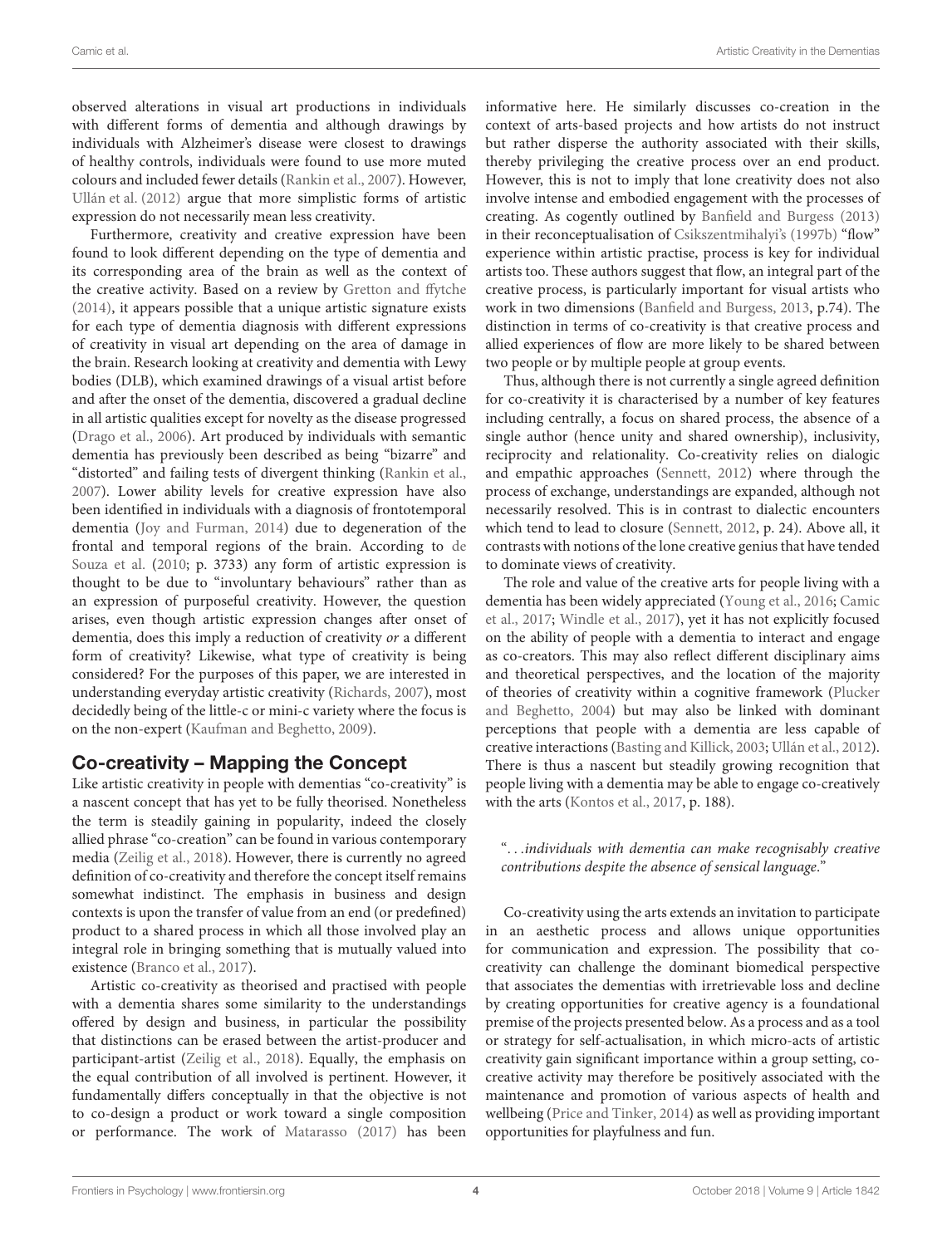# HOW DO PEOPLE WITH A DEMENTIA PERCEIVE CREATIVITY?

A search of the literature revealed no studies that examined how people with a dementia perceive and appreciate their own artistic creativity. We have found this omission to be problematic in that creativity has become defined by others (e.g., researchers, clinicians, the general public) without taking into consideration the perspectives and experiences of those living with a dementia. One recent systematic review [\(Nyman and Szymczynska,](#page-10-27) [2016,](#page-10-27) p.104) identified the pursuit of new leisure activities (including the arts) as a way for people with dementia "to avoid becoming stagnant. . .and to create a new path. . .(whilst) leaving a legacy for younger generations," yet absent was how those with a dementia value or understand their own creativity. Although changing, the perspectives of people with a dementia have historically not been taken into consideration when planning services or undertaking research [\(Wilkinson,](#page-11-18) [2001\)](#page-11-18). Any conceptualisation of creativity and dementia, we argue, needs to take into consideration the perspectives of those with a dementia along with caregivers, both formal and informal. As part of the development of our understanding of creativity and the dementias we felt it essential to seek the perspectives of people with a dementia and caregivers about this topic. In preparation for this article the authors sought to broaden their understanding of artistic creativity and the dementias beyond the research literature by having a series of conversations with people with a dementia and caregivers. Not designed as a research project that sought to generate new data, the following questions helped to form our conversation: What does creativity mean to you in your day to day life? How do you personally understand artistic creativity? How does creativity impact dementia and how does dementia impact creativity? Is creativity always something positive, and if not, when is it not positive? **[Supplementary Table S1](#page-9-11)** provides a sample of responses, which along with previous and ongoing research, have contributed to our conceptualisation of how artistic creativity is experienced by those with a dementia and caregivers.

### CREATIVITY IN CONTEXT

Over a 2-year period (2016–2018) the authors, an interdisciplinary group of researchers, artists and media professionals, have been involved in a series of art experiments at Created Out of Mind<sup>[1](#page-4-0)</sup> a Wellcome Trust funded project examining the potential of different art forms and cultural activities to help better understand the experience of the dementias and likewise, to appreciate how the dementias might influence our understanding of artistic creativity. This section reports on several of those ongoing and novel initiatives and presents new methodologies that have not yet been used in creativity and dementia research. These diverse projects occurred across different dementias and levels of impairment in community and residential care settings as well as in more

<span id="page-4-0"></span><sup>1</sup><http://www.createdoutofmind.org/>

traditional laboratory environments and in public forums. All projects have been ethically reviewed and approved by faculty ethics panels at either University College London or Canterbury Christ Church University. Some of these projects have been presented at conferences, others will be written up for journal articles whilst others are early days research that will be further developed.

## Creative Opportunities in Dementia Care **Environments**

About one-third of people with dementia live in residential care and approximately two thirds of people who live in care homes are thought to have dementia [\(Department of Health,](#page-10-28) [2013\)](#page-10-28). Care homes face many conflicting pressures involved in delivering day-to-day care, often described as task focussed, and despite best intentions, there is often limited scope for staff and residents to engage in meaningful activities together. Although problems in measuring creativity in this environment are pronounced, nevertheless, there is a growing recognition of the capacity of care homes for establishing artistic/creative residency programmes. In many instances this is motivated by a wish to improve the quality of life of those living with dementia (e.g., [Cutler et al.,](#page-10-29) [2011\)](#page-10-29) and there is increasing evidence supporting the role of the arts across a range of positive outcomes (e.g., [Windle et al.,](#page-11-19) [2016\)](#page-11-19).

### Co-creativity and Advanced Dementia

Helping to provide a stimulating and creative caring residential environment for those with advanced dementias has often been overlooked or simply not considered as part of national dementia care policies [\(All Party Parliamentary Group on Arts, Health](#page-9-12) [and Wellbeing \[APPG\],](#page-9-12) [2017\)](#page-9-12). The practise of Music for Life founded in 1993 by Linda Rose has, however, placed a particular emphasis on working with people with advanced dementias. The intention to create community and shared experience through the use of musical improvisation has many parallels with a co-creative approach and is framed by both mini- and little- c creativity [\(Kaufman and Beghetto,](#page-10-3) [2009\)](#page-10-3). By improvising pieces of music together (the genesis of creative expression as described through mini-c creativity) professional musicians, people with advanced dementias and professional care staff are engaged in musically responding to each other through what we have labelled as taking creative risks (e.g., picking up an instrument and playing for the first time; conducting the group for a brief period of time; responding musically to a musician or other group member). As dementias progress, many but not all (e.g., those with frontotemporal lobe type dementia) may lose confidence, interest and optimism in their abilities. Attending an arts group where everyday creativity (little-c creativity) and interaction with other members and facilitators is encouraged, may need to be gradually introduced in order to reduce anxiety and encourage participation and creative risk taking. In doing so members have the opportunity to relate to one another in ways that they might not do so usually and beyond the usual restrictions of their perceived roles. By shifting the emphasis onto relationship and communication processes rather than achieving a specified outcome, an ability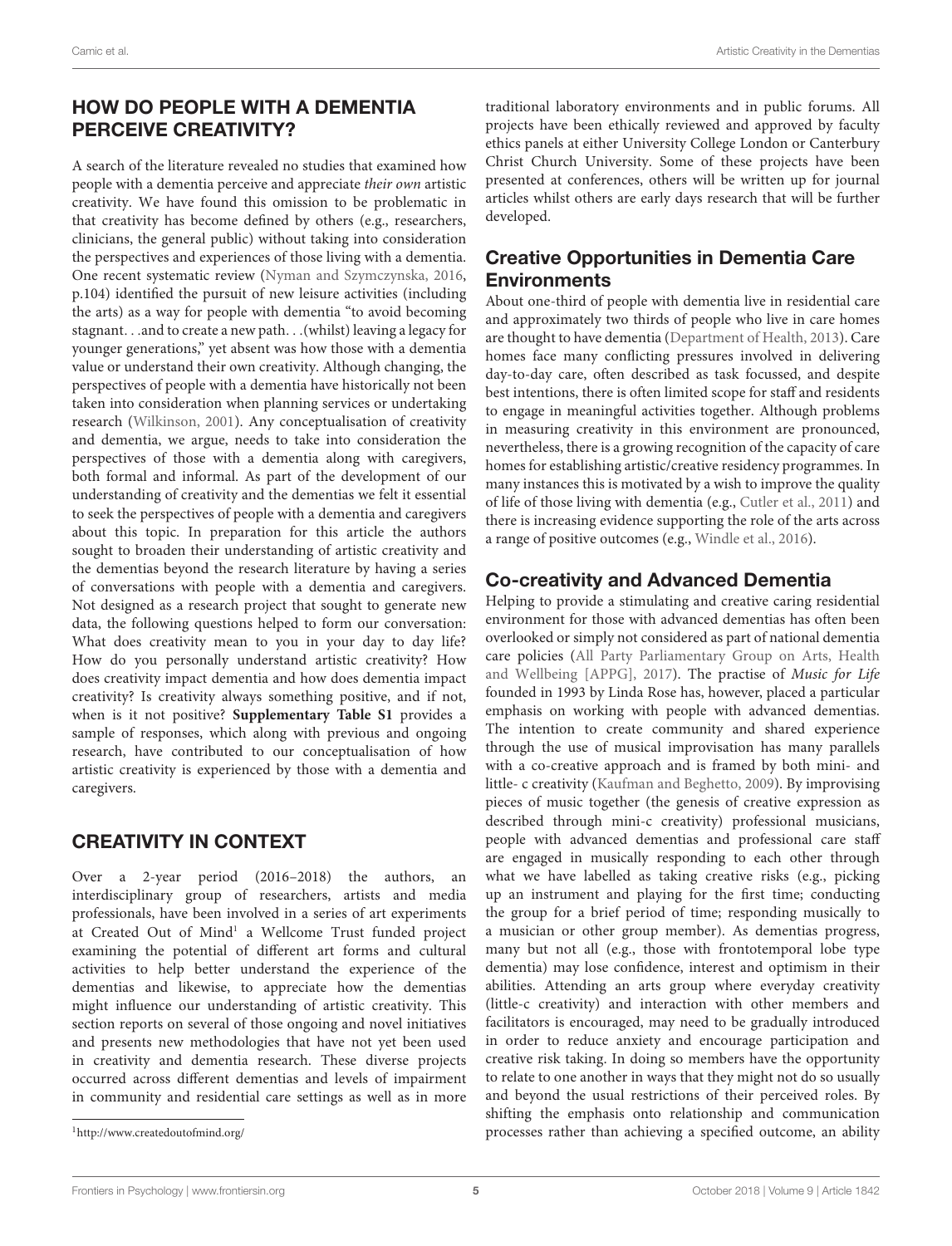and desire to engage in mutual exchange is revealed. In the project, Music for Life 360, several novel technologies were used to capture psychophysiological information, through wearable data collection devices (see section "Psychophysiological Responses to Creativity for People Living with Dementia"), and group interaction processes recorded through 360-degree video cameras (360fly, Canonsburg, PA, United States). The use of a 360-degree camera allows simultaneous interactions to be captured and later more fully understood through slowed-down (0.25 s per frame) video analysis using a software programme. This has enabled greater clarity in ascertaining the extent to which people living with advanced dementias are responding to co-creative interactions, whereas observational methods are more influenced by vocal and motor responses and possible biases of observers [\(Zeilig and West,](#page-11-20) [2017\)](#page-11-20). The question of whether or how moments of shared creative experience affect us, regardless of our stage of life and cognitive ability, is addressed. Indeed, the idea that highly trained professional musicians might be stimulated and influenced by their creative interactions with people with advanced dementias could be a meaningful illustration of the concepts of creative and relational agency where the creators are interdependently engaged with a social and material world within a cultural context of artefact production (Glăveanu, [2013\)](#page-10-11). The artefact production in this context (singing) is both process and product.

### Residential Caregiver Involvement in Creative Activity

Equally important, professional caregivers' experiences of creativity in practise is a powerful tool toward enhancing care quality. These can enhance client-carer interactions, validating the personhood in residents with dementia [\(Broome et al.,](#page-9-13) [2017\)](#page-9-13). For example, [Basting et al.](#page-9-14) [\(2016\)](#page-9-14) describe how they enacted a depiction of The Odyssey in the day-to-day running of care facility. This engaged residents, staff and family members in a uniquely creative way to improve quality of life and showed how the arts can transform environments.

Working to reach socially isolated residents within the care environment (e.g., bed bound, those displaying distressing behaviours), one such programme, Living Words, developed a 7-stage residency process. Residencies to date have taken place in 24 residential settings, with 820 participants and include using the "listen out loud" method [\(Gardner,](#page-10-30) [1983\)](#page-10-30) to co-create an individual book of poetry with each participant focusing on their emotional experiences rather than cognitive abilities, which may vary greatly across participants.

Influenced by [Kaufman and Beghetto](#page-10-3) [\(2009\)](#page-10-3) mini-c ("genesis of creative expression," p. 2), [Richards](#page-11-8) [\(2007\)](#page-11-8) everyday creativity (little-c creativity) model and [Batey's](#page-9-6) [\(2012\)](#page-9-6) heuristic framework, creativity was explored through relationship building and the process of constructing poems together. As an example, Sherman was known to shout and interrupt people, banging his fist on a table. Artists were told that he was "incoherent" and had "challenging behaviours". Through working with a [Living Words](#page-10-31) [\(2014\)](#page-10-31) artist who wrote down and then read his words to him, he began to express his feelings: "I am scared. . . I don't know where I am." The validation of his emotions, words and even the fist banging led to him verbalise more (mini-c creativity), while his banging and shouting lessened. This creative relationship enabled staff to better understand Sherman the person, rather than just his dementia. This supports previous findings that through creativity in dementia, "feelings of peace may be generated" [Zeilig et al.](#page-11-9) [\(2014,](#page-11-9) p. 26).

Another resident, Sally, spoke very quietly and in metaphor. This made it hard for staff to hear and understand her. On seeing the Living Words book she co-created and hearing her words read to her, staff reported being able "to see" the meaning in her words. For example, staff realised when Sally spoke of machines she was talking about brains; when she informed them that "the world is talking" she was referring to the care home. Sally's voice became louder and she expressed joy in sharing her book, "One becomes a little more alive . . . Not just hanging there."

#### Profiles in Paint and Single Yellow Lines

Taking a brush to canvas is an artistic activity available to most people with a dementia, regardless of previous visual arts experience. Guided by Glãveanu's 5-A's framework, one method we have begun using to capture artistic creativity through painting, in the context of different dementias, has been to invite people with an interest in art-making to arrange a group of 12 objects and independently produce a still life painting of their arrangement. The first exploratory study, Profiles in Paint, involved four people with different diagnoses of dementia, behavioural variant frontotemporal dementia (bvFTD, primary progressive aphasia (PPA), posterior cortical atrophy (PCA), typical Alzheimer's disease (tAD) and a control group of four people without a diagnosis [\(Harrison et al.,](#page-10-32) [2017\)](#page-10-32). All artists received the same materials and instructions and the procedural framework allowed comparisons to be made between the works. For example, the artist with bvFTD approached the exercise in a way that accentuated their individual artistic interests whilst the artist with PPA created a structure to communicate relationships between the objects. The artist with PCA and the artist with tAD both found some of the objects perceptually challenging but this also allowed for a greater focus on the sensual qualities of the medium. Giving people with a dementia a choice over object arrangement also allowed a cooperative interaction to occur with the researcher that facilitated further understanding of perceptual, emotional and motivational aspects of creativity.

Since 2016, the Single Yellow Lines project has been examining the creative potential of painting a line. Initially 55 people who attended Rare Dementia Support Groups (PCA/PPA/FTD) were invited to paint a straight line on one canvas and a line of their choice on a second canvas. A further 99 people without a dementia at public events have painted their own straight and expressive lines. The straight lines are initially being examined in laboratory and cultural venue environments as a potential measure for the spatial disruptions people with PCA experience. However, it is interesting that due to the decentralisation of perceptual experience associated with PCA, the expressive lines made by people with this diagnosis have also appeared the most expressive to many observers (e.g., neuropsychologists, artists, general public). For people whose verbal language skills are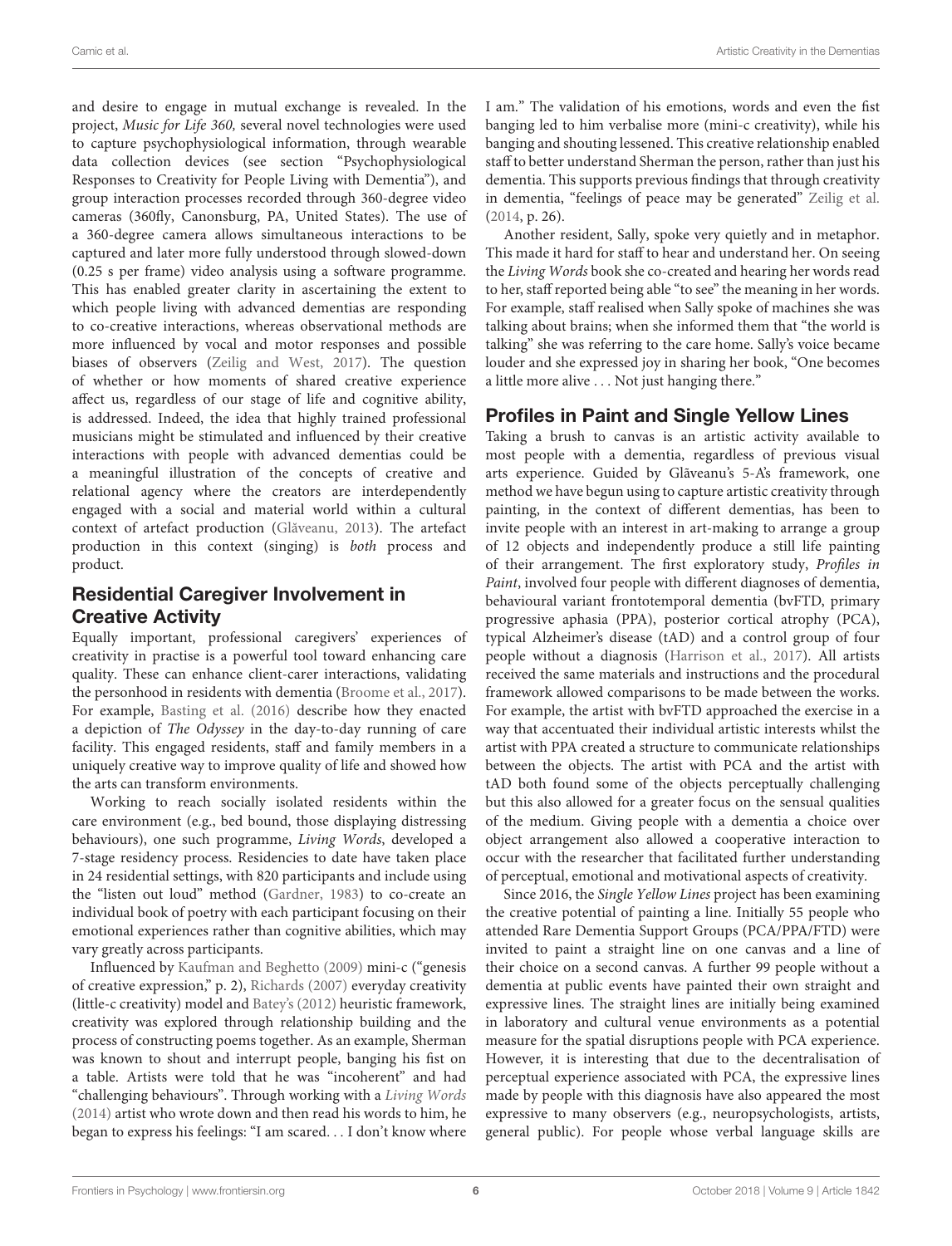compromised the expressive line may also offer opportunities to communicate in another form, using images, words or metaphors.

We are continuing to investigate if the paintings made in these projects may be indicative of common symptomatic features of different dementias. Through public engagement events we have also observed how paintings have been powerful tools for communicating different experiences of the dementias to diverse audiences, ranging from neuroscientists to the general public. The projects aim to broaden the debate on the concept and manifestation of creativity in the dementias and seek to challenge the assertion that definitive interpretations about artistic creativity can be made in relation to diagnostic criteria. As with some definitions of creativity discussed earlier, it is perhaps in the process of creating that is felt most intensely (mini-c creativity) and because of this, the pleasures that are manifest in painting are not necessarily compromised in the context of a dementia.

## The Neuronal Disco: Dancing Connexions Between Art and Science

Creativity research also has a role to play in conveying scientific complexities in dementia research to a wider audience outside of academia. One area of this research looks at how artistic responses to various aspects of brain abnormalities can offer audiences new insights into the mechanisms supporting the growth and degeneration of brain cells. For example, in order to investigate why abnormalities in the protein tau can lead to neuronal death in familiar Alzheimer's disease (fAD) and frontotemporal dementia (FTD), fibroblasts (skin cells) generated from participants carrying genetic mutations linked to disease are reprogrammed into induced pluripotent stem cells (iPSC). These iPSC can subsequently be differentiated into any cell type of interest, including neurons, which can be grown in both 2D and 3D culture formats [\(Arber et al.,](#page-9-15) [2017\)](#page-9-15). Comparisons between the neurons grown from participants with and without dementia can then be used to understand the earliest changes in disease cultures.

Grounded in [Kaufman and Beghetto](#page-10-3) [\(2009\)](#page-10-3) "Four C Model," a new component of this research also investigates how researchers and artists might effectively convey scientific information (Big C-creativity) through creative activities with people living with FTD and Familial Alzheimer's (fAD) as well as reflecting on the profound personal, ethical and metaphysical implications that these technologies present. As part of an initial pilot study a visual and performance artist began to consider how she could represent and embody (Pro-C creativity) what was growing in the laboratory in a form which would dynamically convey the earliest stages of cellular change and encourage public dialogue and discussion about the dementias. Researching ways to animate each change and structure of the cell development through choreographed formations of growth and degeneration, identified music, movements and groupings which could express different morphologies of dementias through a kind of cellular hybrid of country and disco dancing. The resulting Neuronal Disco (little-c), was subsequently trialled as a form of public engagement dance initiative to encourage people of different ages to discuss dementia [\(Murphy and Wray,](#page-10-33) [2016\)](#page-10-33).

Devised initially as a creative exercise to better understand these cellular processes, the Neuronal Disco evolved into a playful participatory event intended to engage public audiences in the science and aims of this research. Artist and scientist team leaders guide participants through each stage of the research in a series of choreographed groupings which mirror cellular mechanisms and transformations at different scales, performing axonal transport using illuminated balloons as vesicles and coloured streamers to create neuronal networks and tangles (mini-c) [\(Murphy and](#page-10-33) [Wray,](#page-10-33) [2016\)](#page-10-33). Appropriating rituals and accessories from rave and party contexts, participants were invited to wear small lights placed on all five fingers in colours matching the stains used to identify particular proteins, while their sound and light bracelets lit up in response to themed music [\(Wray and Murphy,](#page-11-21) [2017\)](#page-11-21).

The Neuronal Disco invites a broad audience to consider the impacts of dementia on a molecular level through playful physical enactments. Abstract laboratory-based processes (mostly off limits to the public) are transformed into accessible group interactions which are informed by the laboratory team's perspectives (who perform this work on a day to day basis) and the artist's perspective (who has observed her own cells being transformed).

Performing each stage of the research together as a group helps us to creatively interpret and conceptualise the molecular dimensions of dementia research, offers insights into the science behind this research and opens up a new perspective on how we think about and visualise life altering diagnoses. Through the use of public engagement in dancing (mini-c creativity) where no previous dance experience is expected, the general public participates in an enjoyable creative activity as they learn about some of the laboratory science in dementia research. These types of activities also have the potential of shaping public attitudes toward the dementias, lessening stigma and supporting dementia friendly communities [\(All Party Parliamentary Group on Arts,](#page-9-12) [Health and Wellbeing \[APPG\],](#page-9-12) [2017\)](#page-9-12).

# PSYCHOPHYSIOLOGICAL RESPONSES TO CREATIVITY FOR PEOPLE LIVING WITH DEMENTIA

Understanding creative experiences through psychophysiological measures has the potential to allow researchers to more fully comprehend physiological responses across periods of time, different dementia diagnoses and impairment severity. These measures are not dependent on cognitive ability and can be used longitudinally across the progression of dementia to assess reactions and responses to different art forms (e.g., playing music, poetry, singing, and painting) [\(Harding et al.,](#page-10-34) [2017\)](#page-10-34) during mini and little-c creative activities in individual and group settings. Psychophysiological measures have been shown to correlate with involvement during creative practise in a wide range of arts activities (e.g., [De Manzano et al.,](#page-10-35) [2010;](#page-10-35) [Tschacher et al.,](#page-11-22) [2012;](#page-11-22) [Tröndle et al.,](#page-11-23) [2014\)](#page-11-23). Such measures offer an objective measure of participants' involvement or engagement in creative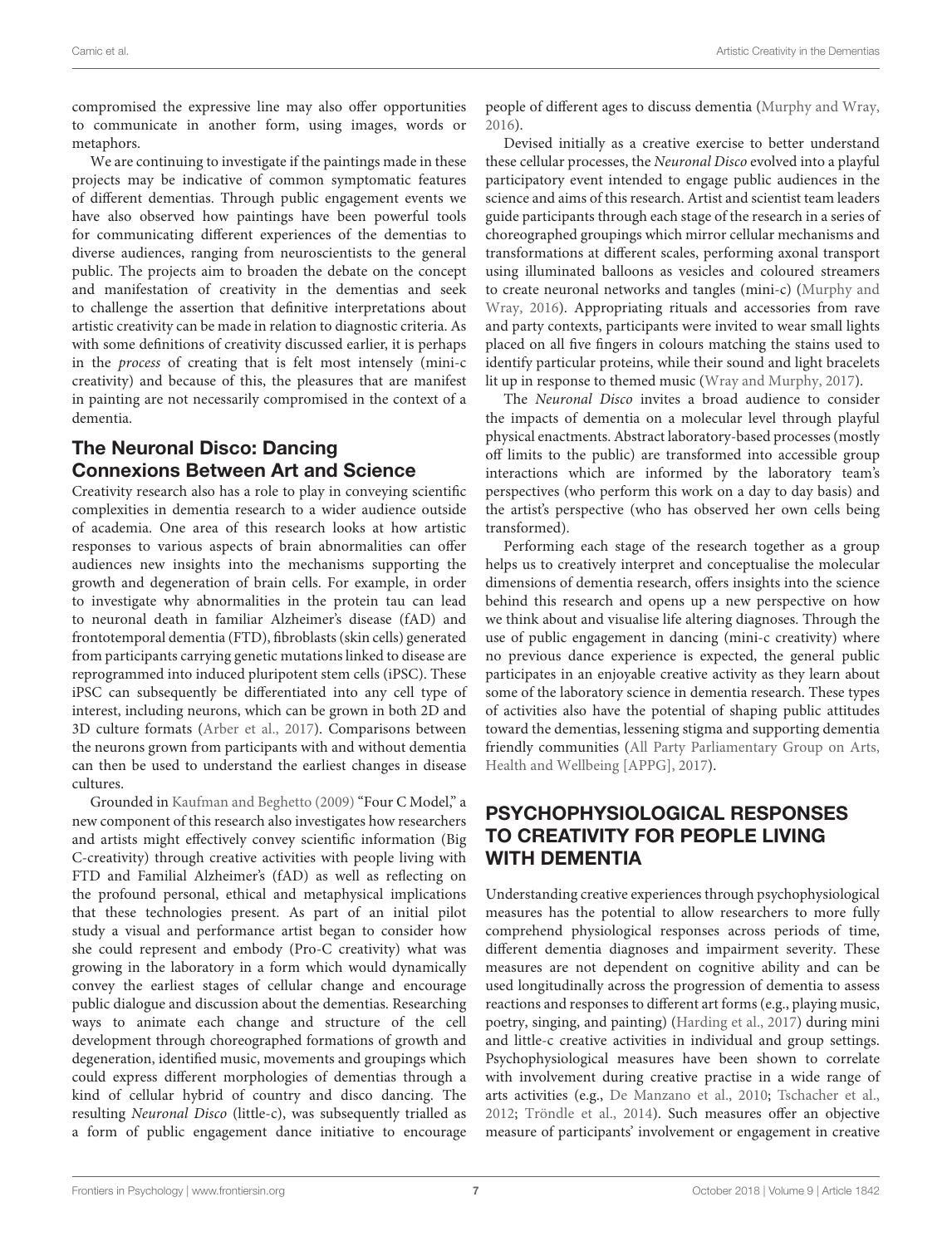practises complementary to more subjective self-report measures such as visual rating scales and interviews, during earlier and middle stages of dementia, and with video recording and other observational tools during later stages when impairment is severe. Recent advances in wearable technology have decreased costs and increased accuracy of unobtrusive devices so that they are now similarly accurate in emotion recognition tasks [\(Ragot et al.,](#page-11-24) [2017\)](#page-11-24). To better understand psychological and physiological responses to creative arts activities by those with a dementia, wearable technology has been used to continuously measure psychophysiological changes during and across activities [\(Bourne](#page-9-16) [et al.,](#page-9-16) [2017\)](#page-9-16). Empatica E4 wristbands (Empatica, Cambridge, MA, United States), watch-sized devices, were employed to measure the following [\(Brotherhood et al.,](#page-9-0) [2017\)](#page-9-0):

- 3-axis accelerometer: Provides information about levels of physical activity.
- Electrodermal activity (EDA, an indication of arousal): A measure of emotional and sympathetic response useful for detection of levels of emotional and physiological arousal.
- Blood volume pulse (BVP, used to derive heart rate): Used as a measure of heart rate, which may indicate excitement, stress and/or increased physical activity.
- Peripheral skin temperature (an indication of stress): Similarly, to arousal, a measure of stress for determining level of stress in a wide range of activities.

Due to their high sampling rate wristbands such as the E4 collect vast amounts of continuous data capturing psychophysiological responses during creative activities, which can be collected unobtrusively across community and residential care settings. Because participants appear not to be aware they are wearing the devices this potentially makes these measurements more representative of a creative experience than an experimental condition. The unobtrusive nature of the devices also permits the collection of meaningful levels of baseline data which aid interpretation and analysis.

The interpretation of physiological data is not straightforward. For example, as well as participation, increased activity levels could signal agitation (e.g., fidgeting, attempts to leave the room), and emotional arousal could be positive or negative, and even when negative, this could be an engaged and meaningful response to a challenging artwork, and possibly indicate an embodied form of "flow state" (wide [Banfield and Burgess,](#page-9-9) [2013\)](#page-9-9) or a feeling of disgust accompanied with a desire to withdraw from the activity at hand. Difficulties with interpretation arguably make isolated use of such measures problematic [\(Thomas et al.,](#page-11-25) [2018\)](#page-11-25). Furthermore, there is far less experimental control and far greater complexity in creative arts activities than in carefully controlled psychology experiments. Ideally such data should be interpreted alongside supplementary observational field notes or video data to re-contextualise moments of physiological activation. The issues of interpretation also raise important questions about hypothesis development of creative involvement and whether such activities are studied and measured with the intention of improving wellbeing, quality of life, levels of emotional engagement or communication between a person with dementia

and their family member. [Batey's](#page-9-6) [\(2012\)](#page-9-6) creativity framework is useful here to help situate the level, facet and measurement approach. As an objective measure continuous physiological measurement lends itself to examining process over a specified time period in individuals, dyads and groups. It also can be combined with other objective measures and subjective ratings to produce a more comprehensive assessment of creativity.

Issues surrounding interpretation also have a bearing on the analytic approach taken with such data. In the early literature on EDA (previously termed galvanic skin response), heart rate and other measures such as electromyography, the prevailing approach was to hypothesise response increases as markers of anxiety, stress, threat-detection and other tension, (e.g., [Darrow,](#page-10-36) [1936;](#page-10-36) [Dittes,](#page-10-37) [1957;](#page-10-37) [Fowles,](#page-10-38) [1980\)](#page-10-38). This has contributed to implicit assumptions that higher psychophysiological markers equate with someone being more stressed, anxious or uncomfortable. Secondly, engagement with the arts or other creative processes is much less clearly delineated as being wholly negative or positive, stressful or pleasant, and it seems that the level and quality of engagement itself would be the most appropriate proxy for any measurement of the quality of the experience; whether that be feelings of great tension while grappling with a new medium or composition choices, increased heart rate when joining an improvised dance or playing a piece to the point of crescendo.

In agreement with the majority of the literature in this field [\(Thomas et al.,](#page-11-25) [2018\)](#page-11-25), we have found that psychophysiological measures are useful in the context of understanding process responses whilst participating in creative activities [\(Bourne et al.,](#page-9-16) [2017\)](#page-9-16). In particular, using wearable devices to complement mixed-methods approaches to creative involvement and activity we are able to provide quantitative data to test various hypotheses, some across discrete moments in time.

### VISUAL THINKING STRATEGIES

Perhaps one of the most valuable aspects of art, in any form, is that it creates an ambiguous space of being able to create in which there are no right or wrong answers. Yet the feeling of getting it wrong is unfortunately an experience many people living with a dementia can often relate to [\(Batsch and Mittelman,](#page-9-17) [2012\)](#page-9-17). There is therefore a need for clinical assessments of dementia that minimise creating a sense of failure, taking into account a person's rich life experiences and looking at their current difficulties as well as their functional capabilities. One way to approach this problem is to investigate the potential of the arts-based facilitated learning method Visual Thinking Strategies (VTS) to help people living with a dementia create meaning through viewing visual art, whilst also promoting social wellbeing and potentially serving as a valuable diagnostic tool for clinicians [\(van Leeuwen et al.,](#page-11-26) [2017b\)](#page-11-26). VTS lends itself to [Kharkhurin's](#page-10-10) [\(2014\)](#page-10-10) four criterion construct of creativity involving attributes of novelty, utility, aesthetics, and authenticity (meaning). It also draws on [Batey's](#page-9-6) [\(2012\)](#page-9-6) heuristic framework that provides flexibility in designing research with different measurement approaches, studying individuals within group settings (level), while focusing on the facets of process, trait or press.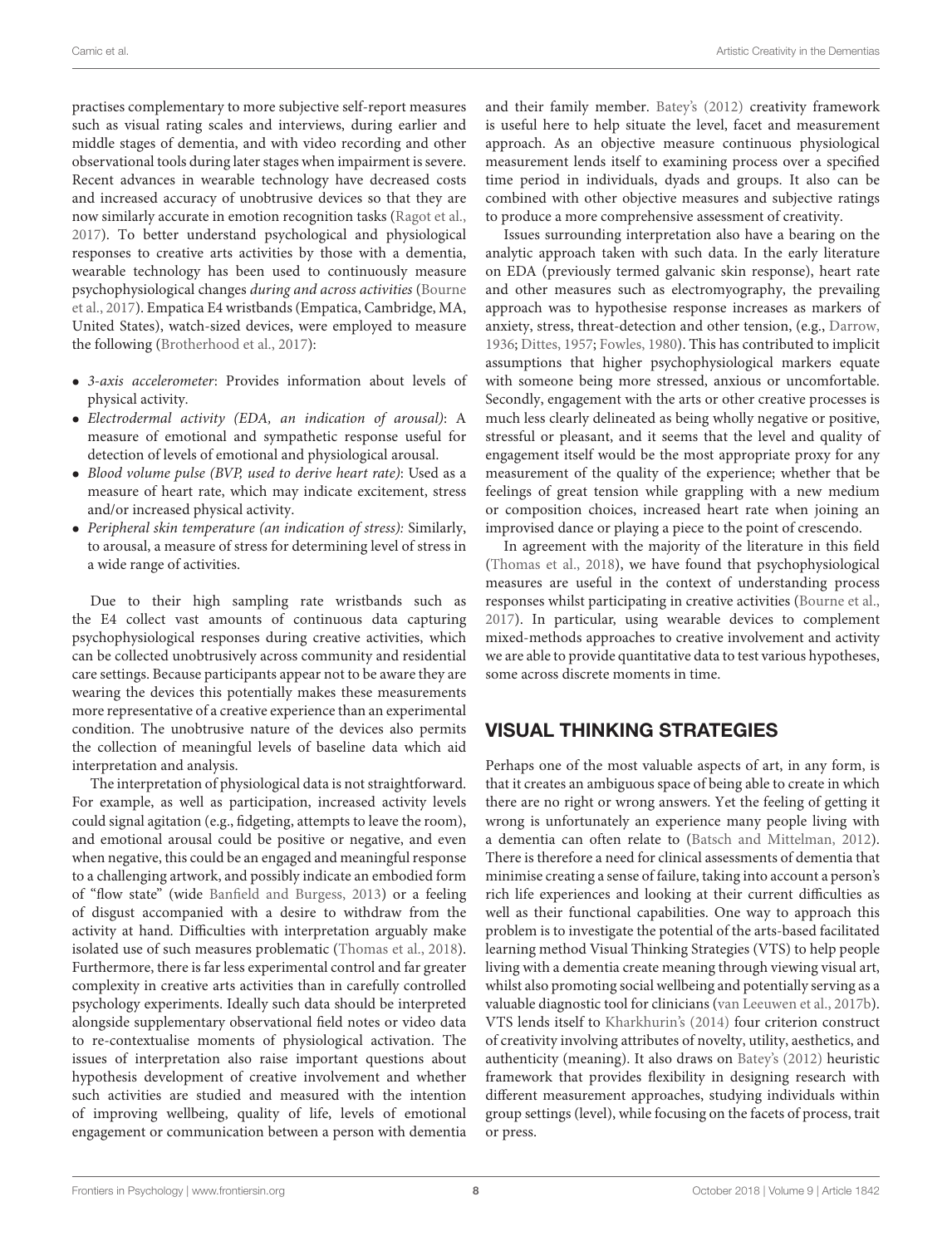Visual Thinking Strategies is constructed as a moderated group discussion which allows people to create meaning based on their personal observations of visual art. The moderator uses clearly described techniques to carefully structure the discussion: (1) asking participants to identify visible references for their thoughts and pointing these out, (2) neutrally paraphrasing each comment, and (3) connecting the comment to the ongoing discussion. In education, neuro-rehabilitation and museum settings, VTS has been shown to improve written and spoken language skills as well as social, observation and critical reflection skills [\(Housen,](#page-10-39) [2002;](#page-10-39) [Naghshineh et al.,](#page-10-40) [2008;](#page-10-40) [Miller et al.,](#page-10-41) [2013;](#page-10-41) [Hailey et al.,](#page-10-42) [2015\)](#page-10-42).

We are exploring if VTS can enable people living with a dementia to express their personal experiences and feel socially connected without relying on memory or previous knowledge. The ideal context for a VTS conversation is a small group setting with the art object present in its original form and viewed under optimal lighting and spatial conditions. However, in order to operationalise the complex interaction between social context, visual thought processes and moderating techniques at play in VTS a computer-based eye tracking paradigm [\(Isaacowitz](#page-10-43) [et al.,](#page-10-43) [2006\)](#page-10-43) has been designed to monitor these interactions. People are shown visual artworks and complex images on a computer monitor and the eye-tracker records what their eyes are looking at and in which order eye movements occur. In separate experiments people are shown each artwork for various amounts of time. In one experiment they are being played audio recordings of other people reflecting on the artworks while they are looking, in another they are being asked to personally reflect on the artworks with the 3 VTS questions. The focus of this novel method is on how people create personal meaning in relation to what they see, hear and communicate. This approach allows people to express themselves freely, lessening the concern they are getting it wrong, often a commonly voiced concern of people with a dementia.

The ultimate aim of this methodology is to harness its findings into guidelines for cultural VTS programmes tailored to people living with a dementia as well as developing a validated diagnostic assessment tool for clinicians, which lessens the distress and discomfort often experienced in current neuropsychological assessment.

#### CONCEPTUALISING CREATIVITY IN THE DEMENTIAS

Creativity research in psychology has a long history of being constructed through a cognitive lens; we argue that this is problematic for those with a dementia and others with neurocognitive disorders because it potentially devalues their capacity to be creative. As cognitive capabilities decrease it is essential to examine situational, social and environmental components—in addition to or instead of cognitive components—to better understand the value of mini and little c models of creativity [\(Kaufman and Beghetto,](#page-10-3) [2009\)](#page-10-3) and they might pertain to people with a dementia [\(Plucker](#page-11-4) [and Beghetto,](#page-11-4) [2004;](#page-11-4) [Palmiero et al.,](#page-10-6) [2012;](#page-10-6) [Young et al.,](#page-11-15) [2016\)](#page-11-15).

Even as artistic expression may change over the course of the dementias [\(Crutch et al.,](#page-10-17) [2001\)](#page-10-17), and as cognitive abilities decline, there remain possibilities for artistic creativity to develop. Moreover, as [Ullán et al.](#page-11-10) [\(2012\)](#page-11-10) noted, simpler forms of artistic expression should not be equated with a lower level of creativity. Whilst there may or may not be reductions in creative activity in a specific art form (e.g., oil painting, glass blowing, ballroom dancing) during any phase of the dementias, this does not imply that alternative forms of creative activity cannot be developed.

The cognitive dominance in creativity research has been reinforced by theoretical assumptions that are not always applicable to this population. Quantitative approaches to creativity often involve measuring levels of memory, motivation, perception and behaviour that vary tremendously across the types of dementia and corresponding levels of impairment, making the use of questionnaires and scales as data gathering tools unreliable or invalid. Qualitative research has mostly relied on structured interviews and observations, with inherent assumptions about a person's capacity to verbally respond to questions and reflect on recent activities, both of which greatly diverge across the dementias. Underpinning this is the often-unspoken assumption by some researchers and clinicians that people with a dementia are not creative, nor can they continue to learn or participate meaningfully in new activities [\(Bellas et al.,](#page-9-1) [2018\)](#page-9-1).

More recently arts-related programmes in dementia care have been recommended for health and social care, charities and local communities to implement (e.g., [All Party Parliamentary Group](#page-9-12) [on Arts, Health and Wellbeing \[APPG\],](#page-9-12) [2017\)](#page-9-12). Research relating to artistic creativity in the dementias has tended to focus on understanding the participatory aspects of specific art activities (e.g., [Zeilig et al.,](#page-11-9) [2014;](#page-11-9) [Camic et al.,](#page-9-18) [2016;](#page-9-18) [Unadkat et al.,](#page-11-27) [2017;](#page-11-27) [Windle et al.,](#page-11-16) [2017\)](#page-11-16) within the context of healthcare or public health outcomes. However, in order to fully appreciate the complexity and potential of artistic creativity across different art forms, types of dementia, contexts most suitable to enhance and stimulate creativity, as well as approaches to measurement, we believe it is essential to conceptualise creativity in the dementias as a process that is not solely dependent on cognitive aptitude or skills, and to free it from the domain-general vs. domain-specific dichotomy that is "one of the most enduring controversies" in creativity research [\(Plucker and Beghetto,](#page-11-4) [2004,](#page-11-4) p. 153).

Going beyond this debate, considerable evidence from non-dementia research supports the idea that creativity has both specific and general components, yet a third component, the social environment of the individual [\(Amabile,](#page-9-19) [2013\)](#page-9-19) is also fundamental to a conceptualisation of creativity in dementia. For people with a dementia, the social environment can help foster creativity. In particular, co-creativity is characterised by social interaction between two or more people in a supportive environment (including: home, public space, community centre, residential care, palliative care).

Rather than seeing creativity as necessitating an end product, creativity in the dementias emphasises process and experience [\(Killick and Craig,](#page-10-44) [2012\)](#page-10-44), whereas co-creativity adds components such as mutual endeavour, relational interactions and notions of shared creativity. The emphasis on artistic creative process rather than on creative outcomes, is a necessary shift away from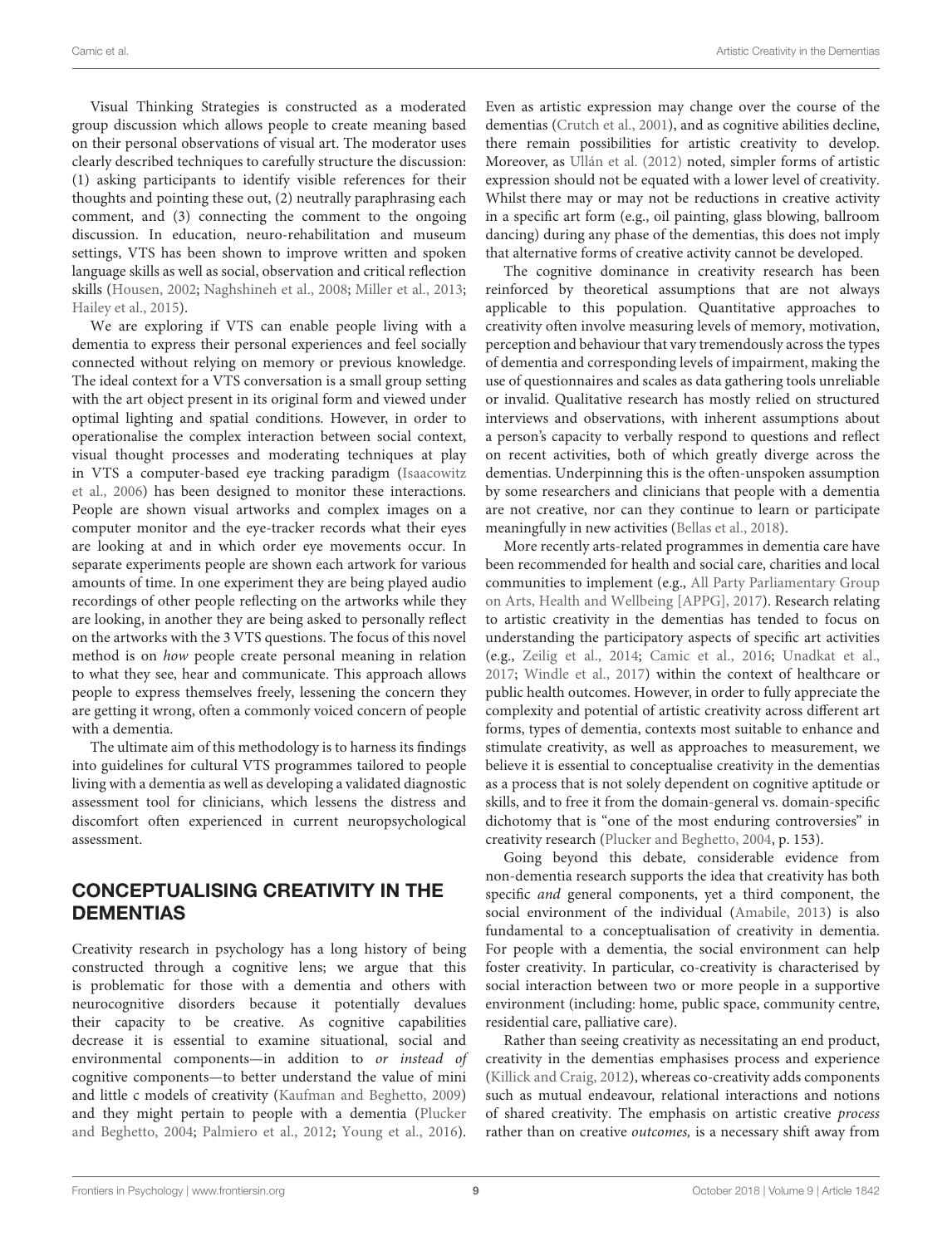pre – post measurement of specific variables at given points in time. This shift allows new forms of measurement to be considered, such as obtaining continuous psychophysiological measures of specific moments in time; undertaking longitudinal ethnographic research looking at both the development of and changes in creativity; using eye tracking devices to better understand what is being seen in the moment; investigating the relationship between creative activity and wellbeing (e.g., [Strohmaier and Camic,](#page-11-28) [2017\)](#page-11-28). Emphasis on process over outcomes we argue, is also a more ethical way to research artistic creativity in individuals with a dementia because it places less emphasis and demand on production and end point measurement, whilst giving more attention to encouraging enjoyment, collaboration, exploratory trial and error and discovering what is possible, rather than establishing what is not.

#### ETHICS STATEMENT

This projects reported in this article were carried out in accordance with the recommendations of the British Psychological Society research guidelines and approved by faculty ethics committees at University College London and Canterbury Christ Church University. All subjects gave written informed consent in accordance with the Declaration of Helsinki.

#### AUTHOR CONTRIBUTIONS

PC developed the idea for the article, which was further discussed and refined by SC, CM, EH, CH, SS, JW, GW, and HZ. All authors

### **REFERENCES**

- <span id="page-9-12"></span>All Party Parliamentary Group on Arts, Health, and Wellbeing [APPG]. (2017). Creative Health: The Arts for Health and Wellbeing. London: APPG.
- <span id="page-9-19"></span>Amabile, T. M. (2013). "Componential theory of creativity," in Encyclopedia of Management Theory, ed. E. H. Kessler (London: Sage).
- <span id="page-9-2"></span>American Psychiatric Association (2000). Diagnostic and Statistical Manual of Mental Disorders, 4th Edn. Washington, DC: American Psychiatric Association.
- <span id="page-9-15"></span>Arber, C., Lovejoy, C., and Wray, S. (2017). Stem cell models of Alzheimer's disease: progress and challenges. Alzheimer's Res. Ther. 13, 1–17. [doi: 10.1186/s13195-](https://doi.org/10.1186/s13195-017-0268-4) [017-0268-4](https://doi.org/10.1186/s13195-017-0268-4)
- <span id="page-9-9"></span>Banfield, J., and Burgess, M. (2013). A phenomenology of artistic doing: flow as embodied knowing in 2D and 3D professional artists. J. Phenomenol. Psychol. 44, 60–91. [doi: 10.1163/15691624-12341245](https://doi.org/10.1163/15691624-12341245)
- <span id="page-9-4"></span>Barb, S. A., and Plucker, J. (2002). Smart people or smart contexts? Talent development in an age of situated approaches to learning and thinking. Educ. Psychol. 37, 165–182. [doi: 10.1207/S15326985EP3703\\_3](https://doi.org/10.1207/S15326985EP3703_3)
- <span id="page-9-10"></span>Basting, A., and Killick, J. (2003). The Arts and Dementia Care: A Resource Guide. New York, NY: The National Centre for Creative Aging.
- <span id="page-9-14"></span>Basting, A., Towey, M., and Rose, E. (2016). The Penelope Project. An Arts-Based Odyssey to Change Elder Care. Iowa City, IA: University of Iowa Press.
- <span id="page-9-6"></span>Batey's, M. (2012). The measurement of creativity: from definitional consensus to the introduction of a new heuristic framework. Creat. Res. J. 24, 55–65. [doi: 10.1080/10400419.2012.649181](https://doi.org/10.1080/10400419.2012.649181)
- <span id="page-9-17"></span>Batsch, N. L., and Mittelman, M. S. (2012). World Alzheimer's Report 2012: Overcoming the Stigma of Dementia. London: Alzheimer's Disease International.
- <span id="page-9-7"></span>Beard, R. L. (2011). Art therapies and dementia care: a systematic review. Dementia 11, 633–656. [doi: 10.1177/1471301211421090](https://doi.org/10.1177/1471301211421090)

contributed sections including revisions. HZ, GW, SC, and PC critically revised further draughts. All authors read and approved the final manuscript.

# FUNDING

This study was supported by Wellcome Trust grant # 200783/Z/16/Z to SC (P-I).

# ACKNOWLEDGMENTS

We would like to thank the many people with a dementia, their family members and care staff for their participation in one or more of the projects described in this article, and for helping to inform how we as researchers and artists are coming to understand creativity in the dementias. Special thanks to Tracy Shorthouse and Kerrie Marshall for answers to our many questions. We would also like to acknowledge the support of: AgeUK Camden, Alzheimer's Society, BBC, Jewish Care, Rare Dementia Support Groups, Resonate Arts, Royal Society for Public Health, Wallace Collection, Wellcome Collection, and Wigmore Hall.

#### <span id="page-9-11"></span>SUPPLEMENTARY MATERIAL

The Supplementary Material for this article can be found online at: [https://www.frontiersin.org/articles/10.3389/fpsyg.](https://www.frontiersin.org/articles/10.3389/fpsyg.2018.01842/full#supplementary-material) [2018.01842/full#supplementary-material](https://www.frontiersin.org/articles/10.3389/fpsyg.2018.01842/full#supplementary-material)

<span id="page-9-3"></span>Becker, H. (2004). Art Worlds. Berkeley: University of California Press.

- <span id="page-9-5"></span>Beghetto, R. A., and Kaufman, J. C. (2007). Toward a broader conception of creativity: a case for mini-c creativity. Psychol. Aesthet. Creat. Arts, 1, 73–79. [doi: 10.1037/1931-3896.1.2.73](https://doi.org/10.1037/1931-3896.1.2.73)
- <span id="page-9-1"></span>Bellas, S., Balmer, A., May V., Keady, J., Buse, C., Capstick, A., et al. (2018). Broadening the debate on creativity and dementia: a critical approach. Dementia [doi: 10.1177/2F1471301218760906](https://doi.org/10.1177/2F1471301218760906) [Epub ahead of print].
- <span id="page-9-16"></span>Bourne, P., Crutch, S. J., Fancourt, D., and Camic, P. M. (2017). "Choral Singing and dementia: using physiological and psychological measures of stress and wellbeing," in Proceedings of the Powerful Partners: Advancing Dementia Care through the Arts and Sciences Conference (London: Royal Society for Public Health).
- <span id="page-9-8"></span>Branco, R. M., Quental, J., and Ribieiro, O. (2017). Personalised Participation: an approach to involve people with dementia and their families in a participatory design project. Int. J. Co-Creat. Des. Arts 13, 127–143. [doi: 10.1080/15710882.](https://doi.org/10.1080/15710882.2017.1310903) [2017.1310903](https://doi.org/10.1080/15710882.2017.1310903)
- <span id="page-9-13"></span>Broome, E., Dening, T., Schneider, J., and Brooker, D. (2017). Care staff and the creative arts: exploring the context of involving care personnel in arts interventions. Int. Psychogeriatr. 29, 1979–1991. [doi: 10.1017/](https://doi.org/10.1017/S1041610217001478) [S1041610217001478](https://doi.org/10.1017/S1041610217001478)
- <span id="page-9-0"></span>Brotherhood, E., Ball, P., Camic, P. M., Evans, C., Fox, N., Murphy, C., et al. (2017). Preparatory planning framework for created out of mind: shaping perceptions of dementia through art and science. Wellcome Open 2:108. [doi: 10.12688/](https://doi.org/10.12688/wellcomeopenres.12773.1) [wellcomeopenres.12773.1](https://doi.org/10.12688/wellcomeopenres.12773.1)
- <span id="page-9-18"></span>Camic, P. M., Baker, E., and Tischler, V. (2016). Theorising how art gallery interventions impact people with dementia and their caregivers. Gerontologist 56, 1033–1041. [doi: 10.1093/geront/gn](https://doi.org/10.1093/geront/gnv063) [v063](https://doi.org/10.1093/geront/gnv063)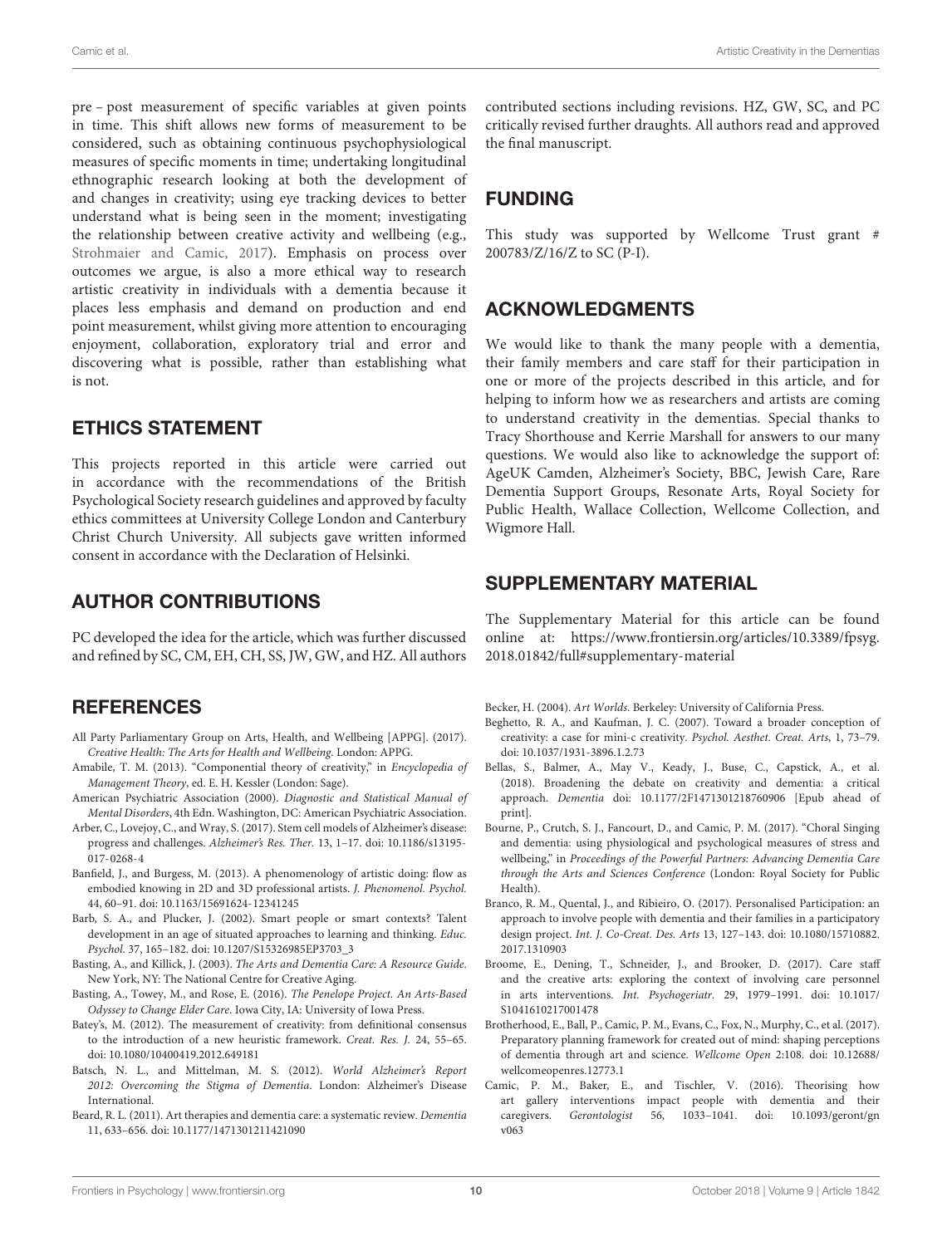- <span id="page-10-25"></span>Camic, P. M., Hulbert, S., and Kimmel, J. (2017). Museum object handling: a health-promoting community-based activity for dementia care. J. Health Psychol. [doi: 10.1177/1359105316685899](https://doi.org/10.1177/1359105316685899) [Epub ahead of print].
- <span id="page-10-1"></span>Chad J. K., Lea A. L., and Brown,C. (2007). Creative styles and gender roles in undergraduates students. Creat. Res. J. 19, 273–280, [doi: 10.1080/](https://doi.org/10.1080/10400410701397396) [10400410701397396](https://doi.org/10.1080/10400410701397396)
- <span id="page-10-15"></span>Chancellor, B., Duncan, A., and Chatterjee, A. (2014). Art therapy for Alzheimer's disease and other dementias. J. Alzheimer's Dis. 39, 1–11. [doi: 10.3233/JAD-](https://doi.org/10.3233/JAD-131295)[131295](https://doi.org/10.3233/JAD-131295)
- <span id="page-10-9"></span>Clarke, A. E., Friese, C., and Washburn, R. S. (2018). Situational Analysis. London: Sage.
- <span id="page-10-13"></span>Cowl, A. L., and Gaugler, J. E. (2014). Efficacy of creative arts therapy in treatment of Alzheimer's disease and dementia: a systematic literature review. Activ. Adaptat. Aging 38, 281–330. [doi: 10.1080/01924788.2014.96](https://doi.org/10.1080/01924788.2014.966547) [6547](https://doi.org/10.1080/01924788.2014.966547)
- <span id="page-10-17"></span>Crutch, S. J., Issacs, R., and Rosser, M. N. (2001). Some workmen blame their tools: artistic changein an individual with Alzheimer's disease. Lancet 357, 2129–2133. [doi: 10.1016/S0140-6736\(00\)05187-4](https://doi.org/10.1016/S0140-6736(00)05187-4)
- <span id="page-10-0"></span>Csikszentmihalyi, M. (1997a). Creativity: The Psychology of Discovery and Invention. New York, NY: HarperCollins.
- <span id="page-10-24"></span>Csikszentmihalyi's, M. (1997b). Finding Flow. New York, NY: Basic Books.
- <span id="page-10-29"></span>Cutler, D., Kelly, D., and Silver, S. (2011). Creative Homes: How the Arts Can Contribute to the Quality of Life in Residential Care. London: Baring Foundation.
- <span id="page-10-36"></span>Darrow, C. W. (1936). The galvanic skin reflex (sweating) and blood-pressure as preparatory and facilitative functions. Psychol. Bull. 33, 73–94. [doi: 10.1037/](https://doi.org/10.1037/h0051940) [h0051940](https://doi.org/10.1037/h0051940)
- <span id="page-10-35"></span>De Manzano, Ö., Theorell, T., Harmat, L., and Ullén, F. (2010). The psychophysiology of flow during piano playing. Emotion 10, 301–311. [doi: 10.1037/a0018432](https://doi.org/10.1037/a0018432)
- <span id="page-10-22"></span>de Souza, L. C., Volle, E., Bertoux, M., Czernecki, V., Funkiewiez, A., Allali, G., et al. (2010). Poor creativity in frontotemporal dementia: a window into the neural bases of the creative mind. Neuropsychologia 48, 3733–3742. [doi: 10.](https://doi.org/10.1016/j.neuropsychologia.2010.09.010) [1016/j.neuropsychologia.2010.09.010](https://doi.org/10.1016/j.neuropsychologia.2010.09.010)
- <span id="page-10-28"></span>Department of Health (2013). A State of the Nation Report on Dementia Care and Support in England. London: UK Department of Health. Available at: [https://www.gov.uk/government/uploads/system/uploads/attachment\\_data/](https://www.gov.uk/government/uploads/system/uploads/attachment_data/file/262139/Dementia.pdf) [file/262139/Dementia.pdf](https://www.gov.uk/government/uploads/system/uploads/attachment_data/file/262139/Dementia.pdf)
- <span id="page-10-37"></span>Dittes, J. E. (1957). Galvanic skin response as a measure of patient's reaction to therapist's permissiveness. J. Abnor. Soc. Psychol. 55, 295–303. [doi: 10.1037/](https://doi.org/10.1037/h0048306) [h0048306](https://doi.org/10.1037/h0048306)
- <span id="page-10-21"></span>Drago, V., Crucian, G. P., Foster, P. S., Cheong, J., Finney, G. R., Pisani, F., et al. (2006). Lewy body dementia and creativity: case report. Neuropsychologia 44, 3011–3015. [doi: 10.1016/j.neuropsychologia.2006.05.030](https://doi.org/10.1016/j.neuropsychologia.2006.05.030)
- <span id="page-10-5"></span>Dubois, B., Feldman, H. H., Jacova, C., Hampel, H., Molinuevo, J. L., Blennow, K., et al. (2014). Advancing research diagnostic criteria for Alzheimer's disease: the IWG-2 criteria. Lancet Neurol. 13, 614–629. [doi: 10.1016/S1474-4422\(14\)](https://doi.org/10.1016/S1474-4422(14)70090-0) [70090-0](https://doi.org/10.1016/S1474-4422(14)70090-0)
- <span id="page-10-38"></span>Fowles, D. C. (1980). The three arousal model: implications of Gray's twofactor learning theory for heart rate, electrodermal activity, and psychopathy. Psychophysiology 17, 87–104. [doi: 10.1111/j.1469-8986.1980.tb00117.x](https://doi.org/10.1111/j.1469-8986.1980.tb00117.x)
- <span id="page-10-19"></span>Fritsch, T., Kwak, J., Grant, S., Lang, J., Montgomery, R. R., and Basting, A. D. (2009). Impact of timeslips, a creative expression intervention program, on nursing home residents with dementia and their caregivers. Gerontologist 49, 117–127. [doi: 10.1093/geront/gnp008](https://doi.org/10.1093/geront/gnp008)
- <span id="page-10-30"></span>Gardner, H. (1983). Frames of Mind: The Theories of Multiple Intelligences. New York, NY: Basic Books.
- <span id="page-10-11"></span>Glăveanu, V. P. (2013). Rewriting the language of creativity: the Five A's framework. Rev. Gen. Psychol. 17, 69–81. [doi: 10.1037/a0029528](https://doi.org/10.1037/a0029528)
- <span id="page-10-20"></span>Gretton, C., and ffytche, D. H. (2014). Art and the brain: a view from dementia. Int. J. Geriatr. Psychiatry 29, 111–126. [doi: 10.1002/gps.3975](https://doi.org/10.1002/gps.3975)
- <span id="page-10-42"></span>Hailey, D., Miller, A., and Yenawine, P. (2015). "Understanding visual literacy: the visual thinking strategies approach," in Essentials of Teaching and Integrating Visual and Media Literacy: Visualizing Learning, eds D. M. Baylen and A. D'Alba (Berlin: Springer International Publishing), 49–73. [doi: 10.1007/978-3-](https://doi.org/10.1007/978-3-319-05837-5_3) [319-05837-5\\_3](https://doi.org/10.1007/978-3-319-05837-5_3)
- <span id="page-10-34"></span>Harding, E., Sullivan, M. P., and Crutch, S. J. (2017). "Engaged or exasperated? Interpreting physiological data in dementia research," in Proceedings of the

Powerful Partners: Advancing Dementia Care through the Arts and Sciences Conference (London: Royal Society for Public Health).

- <span id="page-10-32"></span>Harrison, C. R., Carton, A. M., Brotherhood, E. V., Hardy, C. J. D., Cohen, M. H., Warren, J. D, and Crutch, S. J. (2017). Profiles in paint: contrasting responses to a common artistic exercise by people with different dementias. Arts Health [Epb ahead of print]. [doi: 10.1080/17533015.2017.1402795](https://doi.org/10.1080/17533015.2017.1402795)
- <span id="page-10-39"></span>Housen, A. (2002). Aesthetic thought, critical thinking and transfer. Arts Learn. J. 18, 99–132.
- <span id="page-10-43"></span>Isaacowitz, D. M., Wadlinger, H. A., Goren, D., & Wilson, H. R. (2006). Selective preference in visual fixation away from negative images in old age? An eye-tracking study. Psychol. Aging 21, 40–48. [doi: 10.1037/0882-7974.](https://doi.org/10.1037/0882-7974.21.1.40) [21.1.40](https://doi.org/10.1037/0882-7974.21.1.40)
- <span id="page-10-16"></span>Joy, F. P., and Furman, L. (2014). "Progressive change in formal qualities of art produced over the course of frontotemporal dementia," in Proceedins of the 122nd Annual Convention 7–10 August (Washington, DC: American Psychological Association).
- <span id="page-10-3"></span>Kaufman, J. C., and Beghetto, R. A. (2009). Beyond big and little: the four C model of creativity. Rev. Gen. Psychol. 13, 1–12. [doi: 10.1037/a0013688](https://doi.org/10.1037/a0013688)
- <span id="page-10-10"></span>Kharkhurin's, A. V. (2014). Creativity. 4in1: four-criterion construct of creativity. Creat. Res. J. 26, 338–352. [doi: 10.1080/10400419.2014.929424](https://doi.org/10.1080/10400419.2014.929424)
- <span id="page-10-44"></span>Killick, J., and Craig, C. (2012). Creativity and Communication in Persons with Dementia. London: Jessica Kingsley Publishers.
- <span id="page-10-2"></span>King Humphry, E. (2010). The Mad Artist's Brain: The Connection between Creativity and Mental Illness: Scientific American. New York, NY: Springer Nature. Available at: [https://www.scientificamerican.com/article/the-mad](https://www.scientificamerican.com/article/the-mad-artists-brain/?print=true)[artists-brain/?print=true](https://www.scientificamerican.com/article/the-mad-artists-brain/?print=true)
- <span id="page-10-26"></span>Kontos, P., Miller, K., and Kontos, A. (2017). Relational citizenship: supporting embodied selfhood and relationality in dementia care. Sociol. Health Illness 39, 182–198. [doi: 10.1111/1467-9566.12453](https://doi.org/10.1111/1467-9566.12453)
- <span id="page-10-18"></span>Lin, Y., Chu, H., Yang, C. H., Chen, C. H., Chen, S. G., Chang, H. J., et al. (2011). Effectiveness of group music intervention against agitated behavior in elderly persons with dementia. Int. J. Geriatr. Psychiatry 26, 670–678. [doi: 10.1002/gps.](https://doi.org/10.1002/gps.2580) [2580](https://doi.org/10.1002/gps.2580)
- <span id="page-10-31"></span>Living Words (2014). The Things Between Us: Words and Poems of People Experiencing Dementia. Kent: Shoving Shepard Books.
- <span id="page-10-23"></span>Matarasso, F. (2017). Co-Creation, from "A Restless Art". Available at: [https://](https://arestlessart.com/2017/03/09/co-creation/) [arestlessart.com/2017/03/09/co-creation/](https://arestlessart.com/2017/03/09/co-creation/) [accessed March 9 2017].
- <span id="page-10-4"></span>McKhann, G. M., Knopman, D. S., Chertkow, H., Hyman, B. T., Jack, C. R. Jr., Kawas, C. H., et al. (2011). The diagnosis of dementia due to Alzheimer's disease: recommendations from the National Institute on Aging-Alzheimer's association workgroups on diagnostic guidelines for Alzheimer's disease. Alzheimer's Demen. 7, 263–269. [doi: 10.1016/j.jalz.2011.03.005](https://doi.org/10.1016/j.jalz.2011.03.005)
- <span id="page-10-12"></span>McLean, J. (2011). An Evidence Review of the Impact of Participatory Arts on Older People. London: Mental Health Foundation.
- <span id="page-10-7"></span>McMullan, G., and Smiles, S. (2016). Late Style and its Discontents: Essays in Art, Literature and Music. Oxford: Oxford University Press. [doi: 10.1093/acprof:](https://doi.org/10.1093/acprof:oso/9780198704621.001.0001) [oso/9780198704621.001.0001](https://doi.org/10.1093/acprof:oso/9780198704621.001.0001)
- <span id="page-10-41"></span>Miller, A., Grohe, M., Khoshbin, S., and Katz, J. T. (2013). From the galleries to the clinic: applying art museum lessons to patient care. J. Med. Human. 34, 433–438. [doi: 10.1007/s10912-013-9250-8](https://doi.org/10.1007/s10912-013-9250-8)
- <span id="page-10-14"></span>Mimica, N., and Kalini, D. (2011). Art therapy may be beneficial for reducing stress-related behaviours in people with dementia— Case report. Psychiatr. Danubina 23, 125–128.
- <span id="page-10-33"></span>Murphy, C., and Wray, S. (2016). Introducing the Neuronal Disco and Brains in a Dish. London: Created Out of Mind, Wellcome Collection. Available at: <www.createdoutofmind.org>
- <span id="page-10-40"></span>Naghshineh, S., Hafler, J. P., Miller, A. R., Blanco, M. A., Lipsitz, S. R., Dubroff, R. P., et al. (2008). Formal art observation training improves medical students' visual diagnostic skills. J. Gen. Intern. Med. 23, 991–997. [doi: 10.1007/s11606-](https://doi.org/10.1007/s11606-008-0667-0) [008-0667-0](https://doi.org/10.1007/s11606-008-0667-0)
- <span id="page-10-27"></span>Nyman, S. R., and Szymczynska, P. (2016). Meaningful activities for improving the wellbeing of people with dementia: beyond pleasure and meeting fundamental psychological needs. Perspect. Public Health 136, 99–107. [doi: 10.1177/](https://doi.org/10.1177/1757913915626193) [1757913915626193](https://doi.org/10.1177/1757913915626193)
- <span id="page-10-8"></span>Osborne, T. (2003). Against "creativity": a philistine rant. Econ. Soc. 32, 507–525. [doi: 10.1080/0308514032000141684](https://doi.org/10.1080/0308514032000141684)
- <span id="page-10-6"></span>Palmiero, M., Di Giacomo, D., and Passafiume, D. (2012). Creativity and dementia: a review. Cogn. Process. 13, 193–209. [doi: 10.1007/s10339-012-0439-y](https://doi.org/10.1007/s10339-012-0439-y)